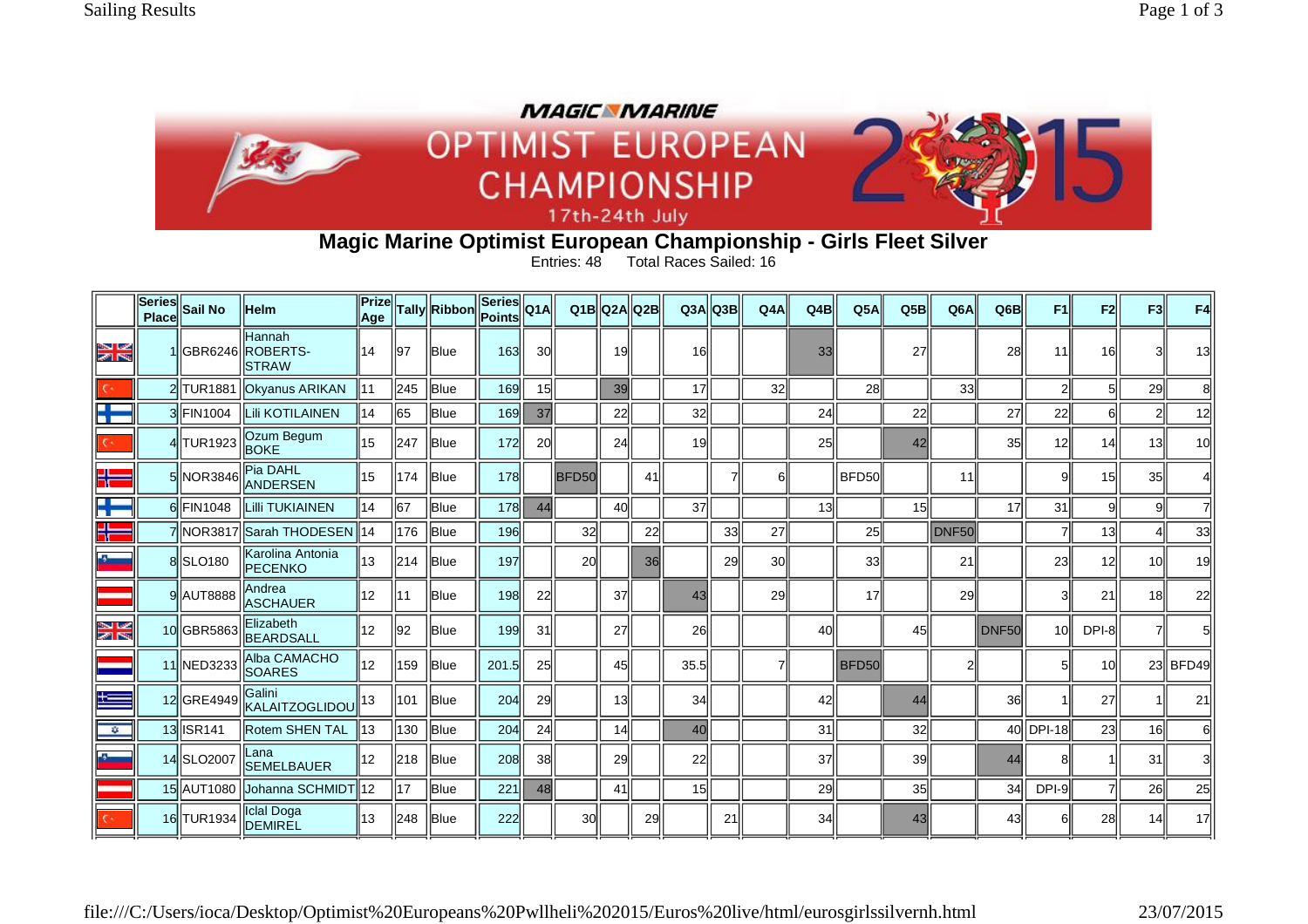|                 |    |             | 17 JPN3334   Chizuru HASU      | ∥15 | 142 | Blue        | 222        |    | 24              |    | 28              |              | 43 | 12 <sub>l</sub>   |              | 19I               |       | DNF50             |                   | 29           | 26       | 21              | 20                      |
|-----------------|----|-------------|--------------------------------|-----|-----|-------------|------------|----|-----------------|----|-----------------|--------------|----|-------------------|--------------|-------------------|-------|-------------------|-------------------|--------------|----------|-----------------|-------------------------|
|                 |    |             | 18 SWE4517 Charlotta HALLIN    | 14  | 230 | Blue        | 225        | 41 |                 | 38 |                 | 33           |    |                   | 35           |                   | 31l   |                   | 37                | 16           | $2\vert$ | 17              | 16                      |
|                 |    | 19 SLO228   | Caterina SEDMAK                | 12  | 217 | <b>Blue</b> | 226        |    | 29              |    | 24              |              | 24 | 25                |              | 26                |       | 32                |                   | <b>DNE49</b> | 11       |                 | $6$ BFD49               |
|                 |    | 20 RUS101   | <b>ALEXANDRA</b><br>LUKOYANOVA | 11  | 200 | <b>Blue</b> | 231        | 46 |                 | 31 |                 | <b>DSQ50</b> |    |                   | 30           |                   | 28    |                   | 29                | 38           | 17       | 11              |                         |
| N<br>K          |    | 21 GBR6088  | <b>Emily HALL</b>              | 13  | 94  | Blue        | 232        |    | 15              |    | 25              |              | 32 | 34                |              | 36                |       | DNF <sub>50</sub> |                   | 27           | 19       | 8               | 36                      |
| ÷               |    | 22 FIN972   | Emma<br>GRÖNBLOM               | 13  | 161 | <b>Blue</b> | 235        |    | 26              |    | 44              |              | 44 |                   | 27           |                   | 23    |                   | 25                | 20           | 20       | 41              | 9I                      |
|                 |    | 23 POR 2525 | Carolina CAMPOS                | 13  | 187 | Blue        | 238        |    | 36              |    | 31              |              | 25 |                   | 22           |                   | 25    |                   | DNC <sub>50</sub> | BFD49        | 31       | 5               | 14                      |
|                 |    | 24 AUT1178  | Leonie<br><b>KRALINGER</b>     | 15  | 13  | Blue        | 247        |    | 38              |    | 38              |              | 30 | 42                |              | 32                |       | 40                |                   | 15           | 8        | 15              | 31                      |
|                 |    | 25 MLT202   | Antonia<br><b>SCHULTHEIS</b>   | 13  | 151 | Blue        | 265        | 42 |                 | 34 |                 | 39           |    | DNF <sub>50</sub> |              | 29                |       | <b>36</b>         |                   | 18           | 35       | 30              |                         |
| ÷.              |    | 26 ISR138   | Shay KAKON                     | 13  | 127 | <b>Blue</b> | 265        |    | 34              |    | 43              |              | 40 |                   | 18           |                   | 18    |                   |                   | 20 IDPI-46   | 18       |                 | 28 BFD49                |
|                 |    | 27 ARG3295  | Eugenia<br><b>ALBORNOZ</b>     | 15  |     | <b>Blue</b> | <b>265</b> | 45 |                 | 32 |                 | 42           |    | 37                |              | 20                |       | <b>26</b>         |                   | 33           | 33       | 24              | 18                      |
| 索               |    | 28 HKG213   | Abbey HAMMOND                  | 14  | 110 | Blue        | 275        |    | 27              |    | 30 <sup>l</sup> |              |    | <b>27 DNC50</b>   |              | BFD50             |       | 35                |                   | 17           | 38       | 25              | 26                      |
|                 |    | 29 POL2206  | <b>Alicia SPRUCH</b>           | 14  | 185 | <b>Blue</b> | 278.5      | 27 |                 | 35 |                 | 35.5         |    |                   | 36           |                   | 33    |                   | 38                | 34           | 24       | 20 <sup>1</sup> | 34                      |
| <b>Separate</b> |    | 30 SRB34    | Nadja STANIKIC                 | 15  | 205 | Blue        | 283        | 26 |                 | 20 |                 | 44           |    | 38                |              | 34                |       | 30                |                   | 35           | 29       |                 | 27 BFD49                |
|                 |    |             | 31 HUN1315 Karina RÁC          | 15  | 116 | lBlue       | 296        |    | 10 <sup>1</sup> |    | 39              |              | 31 |                   | DNC50        |                   | 38    |                   | 31                | 44           | 34       | 40              | 29                      |
| ۰               |    | 32 JPN3142  | Kaede KOSUGA                   | 13  | 144 | Blue        | 302        |    | 35              |    | 27              |              | 37 |                   | <b>DNF50</b> |                   | DNC50 |                   | DNF50             | 26           | 32       | 22              | 23                      |
|                 |    | 33 RUS8812  | ANNA<br><b>NIKIFOROVA</b>      | 11  | 201 | lBlue       | 303        |    | 41              |    | 37              |              |    | 35 BFD50          |              | <b>BFD50</b>      |       | DNC50             |                   | 28           |          | 47              | 11                      |
|                 |    | 34 BEL1145  | Soetkin ORBIE                  | 12  | 21  | Blue        | 303        |    | BFD50           |    | 26              |              | 41 | 40                |              | DNF <sub>50</sub> |       | 23                |                   | 21           | 36       | 42              | 24                      |
|                 |    | 35 IRL1456  | Nicola<br><b>FERGUSSON</b>     | 15  | 120 | Blue        | 304        | 43 |                 | 33 |                 | 30           |    |                   | 38           |                   | 41    |                   | 26                | 40           | 25       | 43              | 28                      |
|                 |    | 36 AUT955   | Rosa DONNER                    | 12  | 12  | Blue        | 305        | 40 |                 | 43 |                 | <b>SPE50</b> |    |                   | 43           |                   | 46    |                   | 42                | 19           | 22       | 12              | 38                      |
|                 | 37 | CZE797      | Klara HIMMELOVA  13            |     | 44  | <b>Blue</b> | 310        |    | 23              |    | 35              |              | 42 | 36                |              | 24                |       | 34                |                   | 45           | 46       | 32              | 39                      |
|                 |    | 38 MLT720   | Gabriella MIFSUD               | 15  | 149 | lBlue       | 322        |    | 40l             |    | 34              |              | 47 | 35                |              | <b>BFD50</b>      |       | 31                |                   | 43           | 43       | 19              | 30                      |
| ÷.              |    | 39 ISR140   | <b>Yael STEIGMAN</b>           | 14  | 131 | Blue        | 324        | 39 |                 | 30 |                 | 23           |    | 39                |              | DNC50             |       | 37                |                   | 32           | 47       | 37              | 40                      |
|                 |    | 40 POL1963  | Anna<br>JANUSZEWSKA            | 13  | 180 | Blue        | 324        |    | 42              |    | 33              |              | 39 |                   | 44           |                   | 34    |                   | 39                | 36           | 30       | 46              | 27                      |
|                 |    | 41 BEL1152  | Marine PINTELON                | 13  | 22  | lBlue       | 339        |    | <b>BFD50</b>    |    | 40l             |              | 38 | 41                |              | 30                |       | 38                |                   | 37           | 44       | 34              | 37                      |
|                 |    | 42 BEL1140  | Frédérique VAN<br><b>EUPEN</b> | 13  | 24  | lBlue       | 343        | 47 |                 | 48 |                 | 45           |    | DNF <sub>50</sub> |              | 37                |       | <b>DNF50</b>      |                   | 24           | 41       | 36              | 15                      |
| ₩               |    | 43 AUS1440  | <b>Isabelle KENNY</b>          | 15  |     | Blue        | 347        |    | 25              |    | 21              |              | 34 | 21                |              | <b>DNF50</b>      |       | <b>DNF50</b>      |                   |              |          |                 | DNC49 DNC49 DNC49 DNC49 |
|                 |    |             |                                |     |     |             |            |    |                 |    |                 |              |    |                   |              |                   |       |                   |                   |              |          |                 |                         |